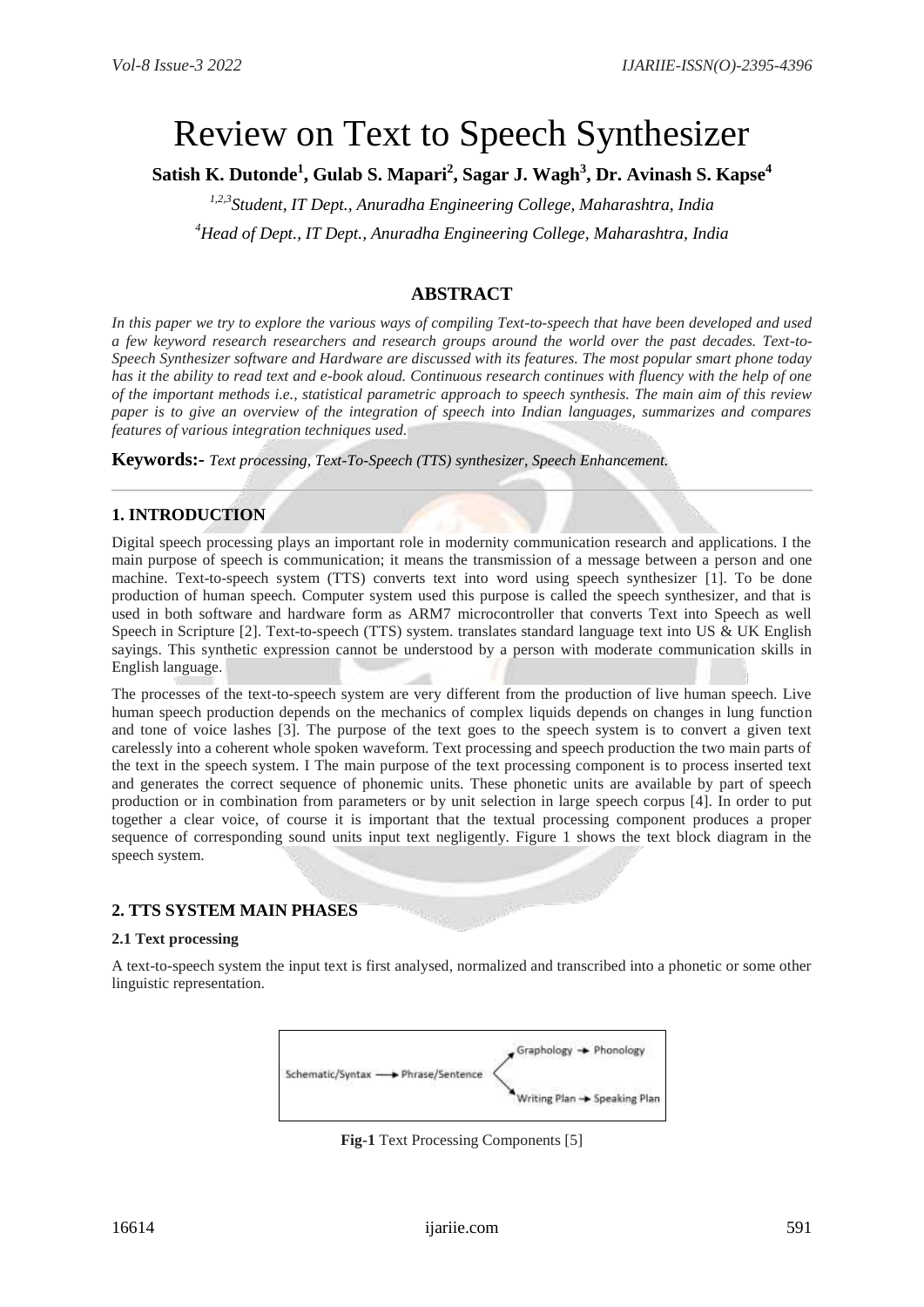

**Fig-2** Block diagram of Text to Speech Synthesis

Parts of the text processing are about low quality to process issues such as the separation of sentences and words separation [1] [5] [6].

- Document the structure can be identified by translating the punctuation mark and paragraph formatting.
- Text familiarity handles abbreviations and acronyms. The goal of accustomed to match text e.g., Dr. can be offered as a doctor. The normal routine makes it great output.
- Language analysis includes morphological analysis of proper pronunciation and syntactic analysis to facilitate pronunciation and naming handling incomprehensible things in the text [1] [6].

## **2.2. Speech generation**

The speech generation component processes for generate the speech by using parameters as

- Phonetic analysis focuses on the phone level within each word. Each phone is tagged with information on how to produce a sound and what kind of sound to produce it mean style and emphasis. Grapheme to phoneme conversion Exact pronunciation of all word of the input sentences is determined. Homograph disambiguation Figuring out whether input sentence use the past or present tense version of the word. identifying the tense system of a word is depend on the dictionary [5].
- Prosodic analysis can Analysis of prosody is very important. Because it provides the basis for marking the prosodic effect around our utterance plans i.e., phonological prosodic processing and after to arrive at suitable rendering strategies for the marked prosody i.e., phonetic prosodic processing. There are two approaches available in the prosody [7]. Create an abstract descriptive system which characterizes observations of the behaviour of the parameters of prosody within the acoustic signal and promote the system to a symbolic phonological role. Create a phonological system for input process which eventually result in an acoustic signal jugged by listeners to have a proper prosody.

## **3. SPEECH SYNTHESIS TECHNIQUES**

Symbolic prosody data is used by the synthesizer in produce a speech that uses a certain method. Three key stages of Speech Synthesis Techniques.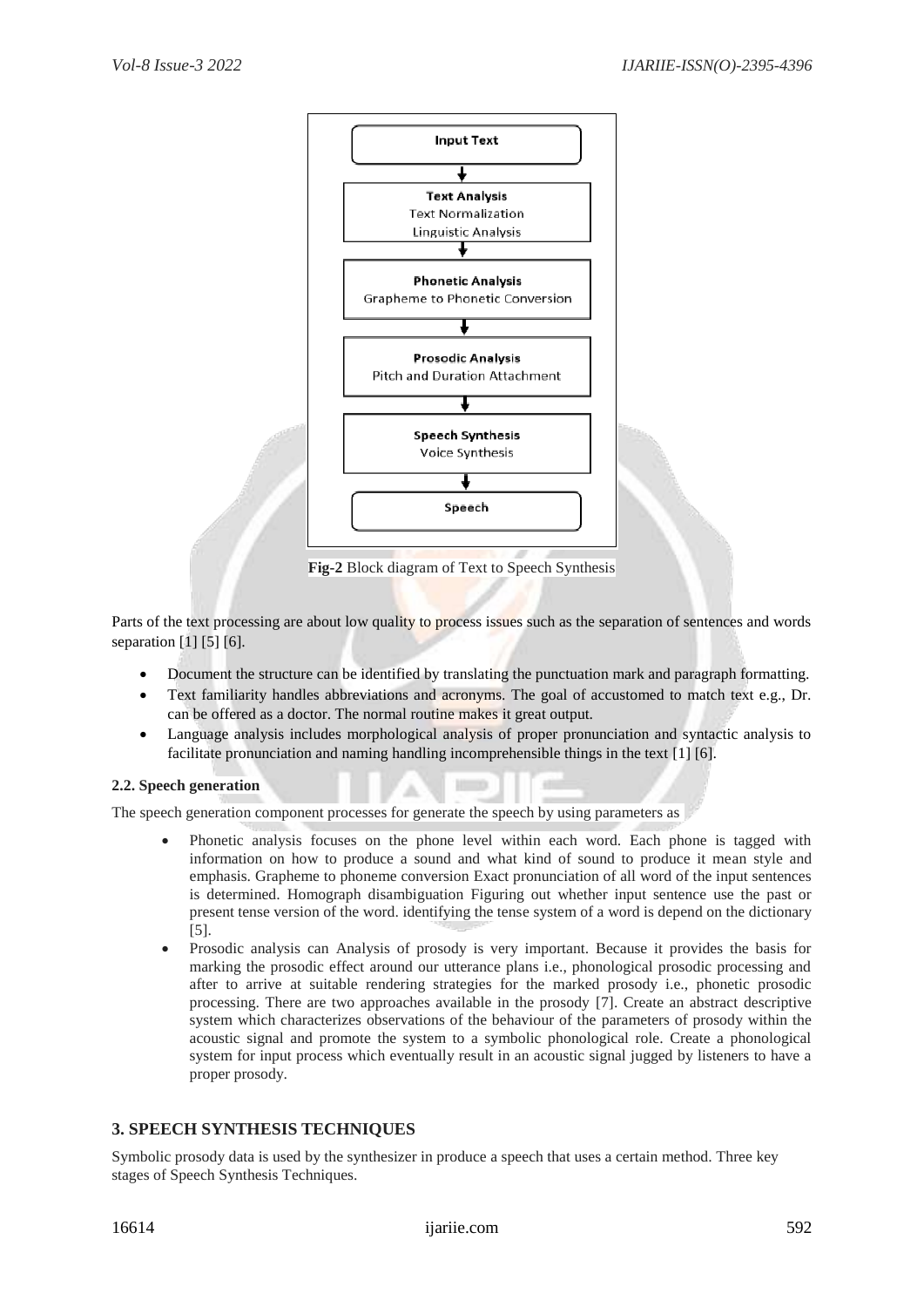#### **3.1 Articulator synthesis**

Articulator synthesis aims at computer simulation Neurophysiology and biometrics of speech production. Articulator synthesis uses a mechanical and acoustic model of speech production to integrate speech. This combination produces understandable synthetic speech, but its effect remains the same away from the noise of nature [1] [5].

#### **3.2 Formant integration**

In this program the representation of each speech parts is stored on a perimeter basis. Parameter are those of the minimum formant synthesizer for each Holmes part. There is one value for each parameter. This means one expression of the acoustic component [1].

#### **3.3 Concatenative synthesis**

Concatenative synthesis is a form of consolidation sound by Concatenative samples of recorded audio called units. The duration of the units is not strictly defined and is possible they vary depending on the implementation, approximately the grade from 10 ms to 10 seconds. Used in compound speech generate user-specific sequences on the website built on recording in another sequence [5].

Concatenative synthesis units

- The phone is a single unit of audio. Speech it is a sequence of such sounds.
- A diphone is defined as a signal from or the centre of the phone or the area of small change inside the phone went to the same location on the next phone.
- Triphone is part of the signal to take in sequence from the middle of the phone completely next to the middle of the third [5].

# **4. DEVELOPMENT OF TEXT TO SPEECH SYNTHESIZER**

Synthetic speech has been a dream of mankind for centuries. Understanding how the systems represent and how development has begun in the current form. This review may provide new researchers with information on further processing. In this paper, the history of integrated speech from the earliest machine experiments to programs that formed the basis of modern synthesizers is discussed.

Producing speech made into curiosity 100 years ago. In those years Gerert of Aurillac invented the first known speech machine. For the next two centuries, inventors such as Albertus Magnus and Roger Bacon built machines known as "talking heads" [7]. However, the first known device to attempt to mimic real human speech was invented by Christian Kratzenstein of St. Petersburg in 1779. This machine can produce five long vowel sounds. Twelve years later, Wolfgang Von Kempelen developed a machine that could produce some vowels and consonants [8] [9].

The first complete TTS program was launched in the late 1960s. Since then, there have been many improvements in the accuracy and quality of TTS systems. Companies such as IBM, Microsoft, and Bell Labs have developed free and commercially available systems.

The following are some Text-to-Speech synthesizer products.

#### **MITalk**

In 1976, Allen, Hunnicutt, and Klatt founded the MITalk MITalk in English. The TTS used different levels to translate text into integrated speech. At first level, abbreviations, numbers, and symbols were converted into words. Then, with the help of 12,000 morph (beginning, roots, and suffixes) dictionaries, the words are changed to phonetic. Non-dictionary words are converted into phonemes by rules [10].

## **DEC Talk**

Digital Equipment Corporation Talk was based on the Klattalk program available in USA English and Spanish. The DEC Talk system was later commercially available in 1983. The system is able to specify multiple correct words, email and URL addresses and supports a custom pronunciation dictionary. It also controls punctuation marks, height, and pressure and voice control commands are inserted into a text file used by DEC speaking software applications. Speech rate is adjustable between 75 and 650 words per minute [11].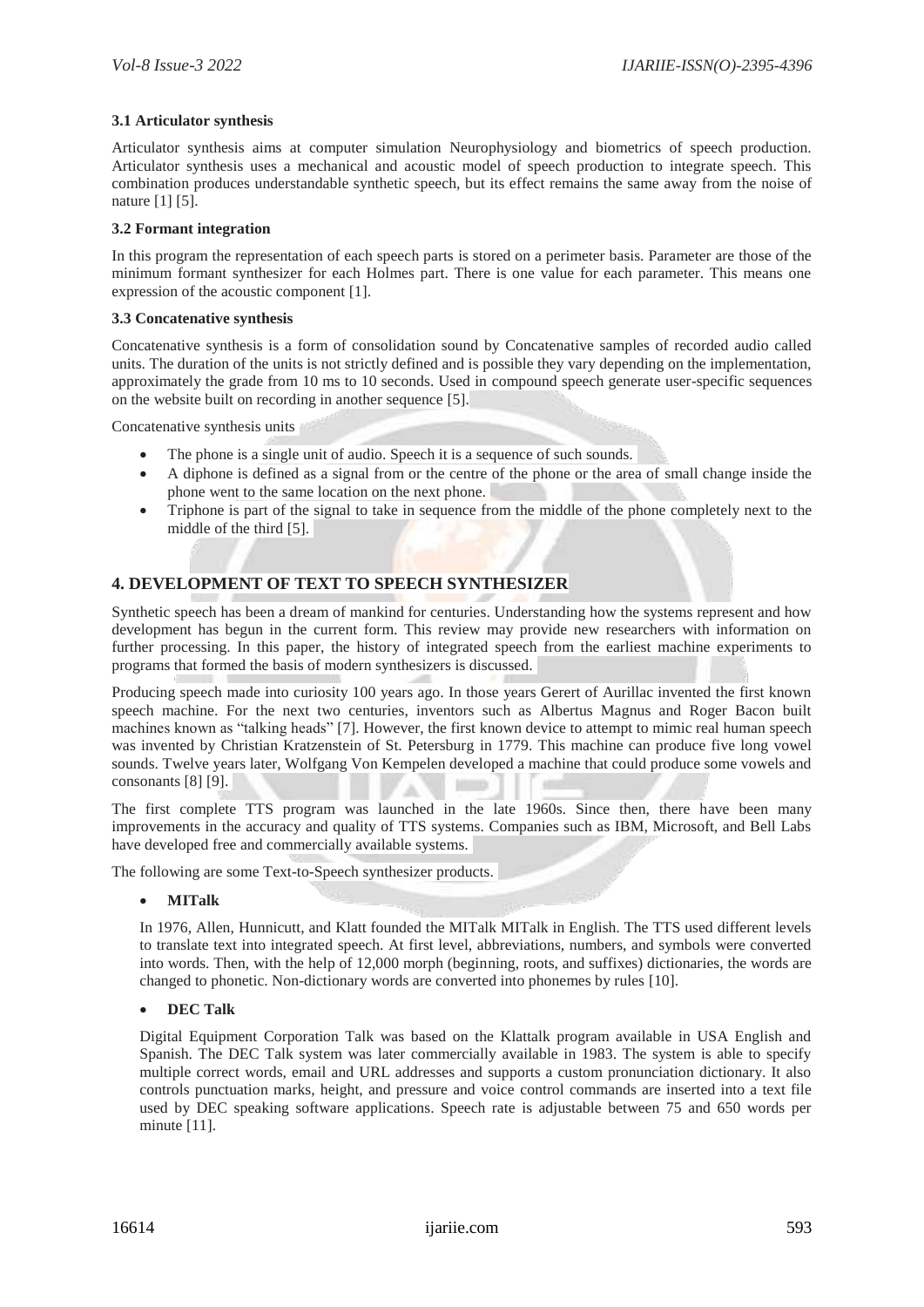#### **Festival**

The festival has many TTS languages currently available in British and American English, Welsh and Spanish. The program was created by Alan Black and Paul Taylor. The program is written in  $C + \alpha$ supports the remaining LPC and PSOLA modes and the MBROLA website. In the LPC method, the residues and coefficient of LPC are used as control parameters. It uses audio-recording rules and a large lexicon of TTS conversion. Speech integration is done using the optional unit to integrate diphones. The festival provides a common framework for building programs to integrate speech [12].

#### **AT&T VOICEBUILDER**

AT&T VOICEBUILDER only supports the English language. It provides a new tool for researchers and staff who want to make their voices integrated into a high-quality text-to-speech marketing program without the need to install, edit, or manage speech processing software and tools. Used as a web service in the AT&T Speech Mash up Portal. The program records and verifies users' comments, processes them to create a voice for action and provides a web service API to make voice available to real-time applications using a cloud-based processing platform. All procedures are automatic to avoid human intervention [4].

#### **Text-to-Speech Program in Indian Languages**

IIT Hyderabad has developed a comprehensive framework for Hindi and Telugu languages to produce text processing modules and language resources that can be expanded to all Indian languages with minimal effort and time. Anand Arokia et al. how to apply basic language knowledge, acoustic data and machine learning techniques. Their efforts in this regard are supportive especially font identification, font-to-Akshara fonts, and Aksharas naming rules and customization [13].

#### **WHISTLER**

Whistler is a text to Speech training program available in English that automatic learning model parameters on a corpus. The speech engine is based on Concatenative synthesis and the training process in Hidden Markov models. The list of word-for-word compilation unit is automatically generated from the label less web site using the Whisper speech recognition system. The speech recognition unit detects speech and automatically labels parts of speech. This approach not only improved the natural environment but also reduced the time required to create a new voice and made the synthetic speech resemble that of the first speaker [14].

#### **Mobile-based TTS**

Now many day-to-day mobile phone manufacturers offer text-to-speech space. It is very useful for the visually impaired person; they can hear text from a cell phone screen and even read e-books. Google has launched Android-based TTS mobile in English, Spanish, French and Italian etc. [15]. SVOX corporation has launched its TTS-based Android phone. Can read English text, e-book and can translate speech into another language [16]. C-DAC Mumbai has developed TTS based on Android phone in Marathi and Oriya languages [17].

#### **Conversion of text to speech using OCR**

This system consists of a portable camera, computer device and speaker. First read the picture text, pay attention to the letters, numbers and symbols. The reconstructed text is converted into speech [18].

## **5. SOME WAYS TO COMBIN TEXT-TO-SPEECH**

In the selection of a unit based on Concatenative expression synthesis, the shared cost is also known as the Concatenative cost, which measures how well the two units can be combined. After the units are assembled, most of the system tests three times the cost of operation and three slide modes such as No slide, line slide and Kalman filter-based slider [19]. T. Dutoit has shown that Line Spectral Frequencies (LSF) has better translation features and produces a smoother transition than LPC parameters [20].

Conversation can be enhanced by using the Kalman filter visual interface filter combined with the standard Kalman filter, providing excellent performance [21]. The text-to-speech translation system produces intermediate speech, which can be converted into a heart-to-heart speech by adjusting the voice count (F0) of accented words using the usual Gaussian method [22] [23] [24]. converting the spectrum from natural to expressive speech there are two HHMs used [25] [26]. Explicit storytelling of the storytelling app is generated using a set of prosodic rules for converting a neutral speech generated by the TTS program into a storytelling dialogue with Pitch, Intensity, Tempo and Duration. Many acoustic models are often integrated into a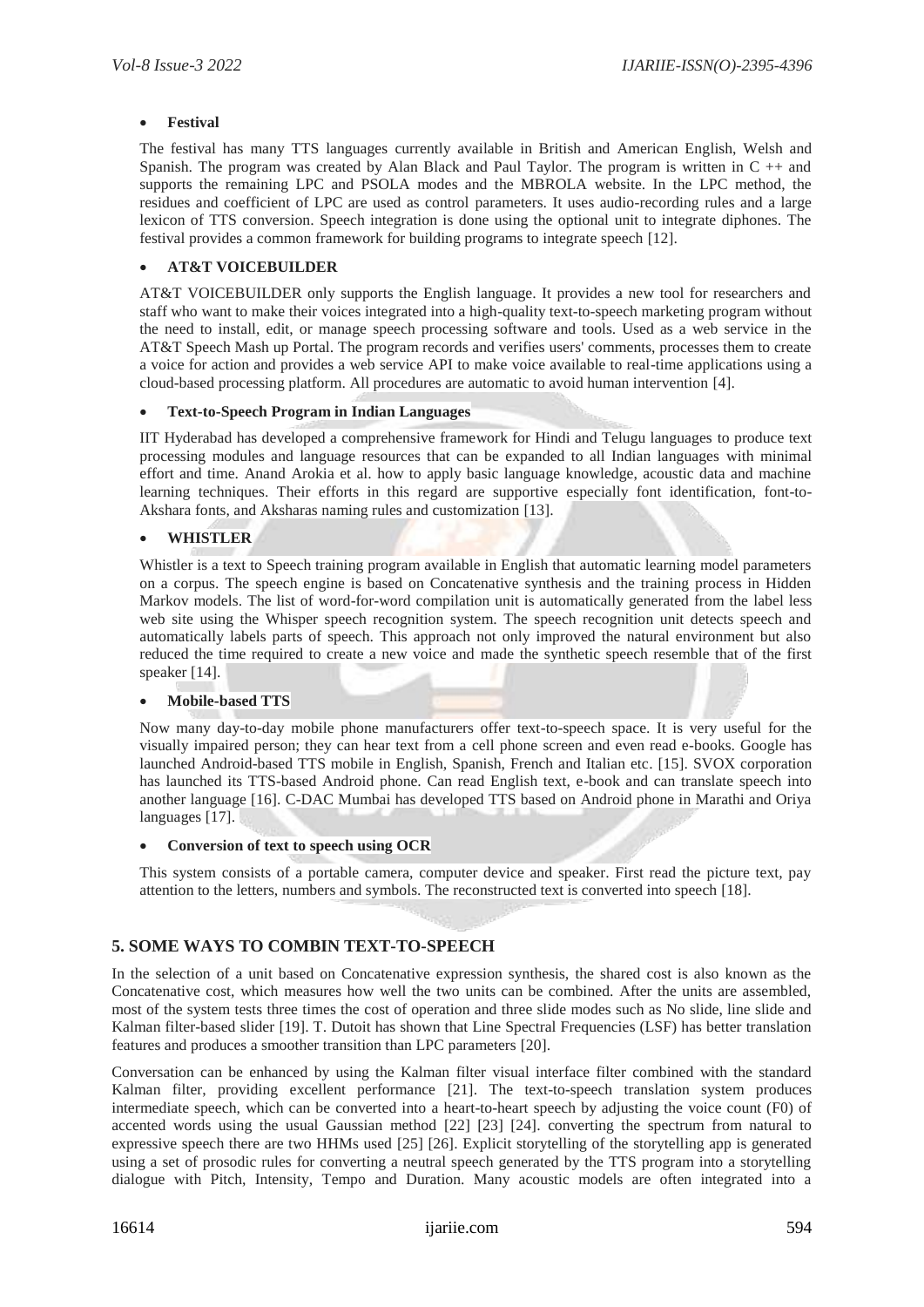combination of parameter mathematical expression [27]. The combination of multiple HMM and Gaussian acoustic models provides significant improvements in integrated speech quality [28].

## **6. CONCLUSION**

The test-to-speech synthesizer is gradually evolved from a few decades ago to find the current situation. Three basic Ways to combine speech are Articulator, Formant and Concatenative synthesis used in various synthesizers. Many new applications are being upgraded, but they are Understandable and the comprehension of passive speech has not yet been reached acceptable level. Even in India some research organizations also work on translating text into speech in regional languages such as Marathi, Hindi, Telugu, Punjabi, Kannada etc. But all these programs do not repeat natural human speech. There is a great width in between integration development to achieve this high quality natural and emotional aspect.

# **7. ACKNOWLEDGMENT**

We would like to sincerely acknowledge the uncourageous efforts of Information Technology Department of Anuradha Engineering College, Chikhli. Our heartfelt thanks to faculty members who helped us in prepare review paper and give direction with their precious suggestions & rich experience.

# **8. REFERENCES**

- [1]. Archana Balyan, S.S. Agrwal and Amita Dev, Speech Synthesis: Review, IJERT, ISSN 2278-0181 Vol. 2  $(2013)$  p.  $57 - 75$ .
- [2]. D.D. Pande, M. Praveen Kumar, A Smart Device for People with Disabilities using ARM7, IJERT, ISSN 2278-0181 Vol.3(2014) p. 614 – 618.
- [3]. J.O. Onaolap, F.E. Idachaba, J. Badejo, T. Odu and O.I. Adu, in Proc. of the World Congress on Engineering, (London, UK. 2014).
- [4]. Alistair Conkie, Thomas Okken, Yeon-Jun Kim, Giuseppe Di Fabbrizio, Building Text-To-Speech Voices in the Cloud, in Proc. AT&T Labs Research, Park Avenue, Florham Park, NJ- USA).
- [5]. Mark Tatham and Katherine Morton, Developments in Speech Synthesis (John Wiley & Sons, Ltd. ISBN: 0-470-85538-X, 2005).
- [6]. AIndumati and Dr. E. Chandra, Speech processing –An Overview, Int. J. of Engg. Sci. and Tech., Vol. 4, (2012) p. 2853-2860.
- [7]. Mattingly I. G., Speech Synthesis for Phonetic and Phonological Models, T.A. Sebeok (Ed.) Current Trends in Linguistics, Vol. 12, (1974) p. 2451-2487.
- [8]. Klatt Dennis, Review of Text-to-Speech Conversion for English, J. of the Acoustical Soc. of America, Vol. 3, (1987) p. 737-793.
- [9]. Schroeder M., A Brief History of Synthetic Speech, J. Speech Communication, Vol. 13, (1993) p. 231-237.
- [10]. Allen, John, Hunnicutt, Sharon, and Dennis Klatt, Text to Speech, The MITTALK System (Cambridge: Cambridge University Press, 1987).
- [11]. Sami Lemmetty, Review of Speech Synthesis Technology (Helsinki University of Technology, 1999).
- [12]. Black A. and P. Taylor. The Festival Speech Synthesis System: system documentation, (Human Commu. Research Centre, Uni. of Edinburgh, Scotland 1997).
- [13]. Anand Arokia et al., Text Processing for Text-to-Speech Systems in Indian Languages, Proc. in 36th ISCA Workshop on Speech Synthesis, (Bonn, Germany, August 2007) pp.22-24.
- [14]. Xuedong Huang, Alex Acero, Jim Adcock, Hsiao-Wuen Hon, John Goldsmith, Jingsong Liu and Mike Plumpe, WHISTLER: A TRAINABLE TEXT-TO-SPEECH SYSTEM, in Proc. Microsoft Corporation, (Washington USA).
- [15]. [Online].Available:(2015)http://www.greenbolt.com/article/210586 2/how-to-get-started-with-googletext-to-speech.html.
- [16]. [Online].Available:(2015)https://svoxbilevoices.wordpress.com/pag e/2.
- [17]. [Online].Available:(2015)http://cdac.in/index.aspx?id=mcst\_speech\_technology.
- [18]. Jisha Gopinath, Aravind S, Pooja Chandran and Saranya S.S., Text to Speech Conversion System using OCR, IJETAE, ISSN 2250- 2459, Vol.5 (2015) pp.389-395.
- [19]. Jithendra Vepa and Simon King, Subjective Evaluation of Join Cost and Smoothing Methods for Unit Selection Speech Synthesis, IEEE Trans. Speech Audio Process, Vol. 14, (2006) pp. 1763 – 1771.
- [20]. T. Dutoit, An Introduction to Text-to-Speech Synthesis, Kluwer Academic Publishers, Dordrecht, ISBN 0-7923-4498-7, (1997).